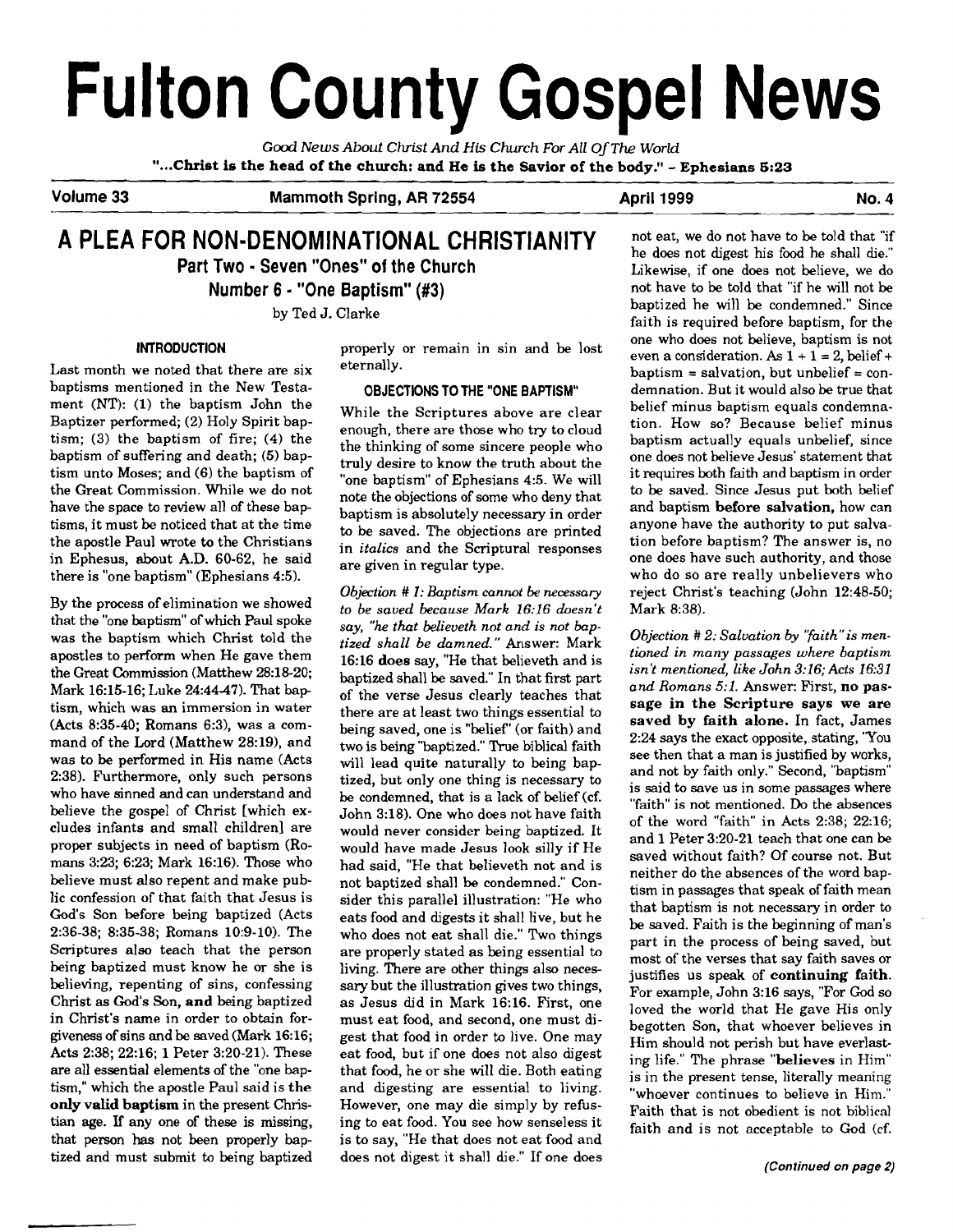#### **FULTON COUNTY GOSPEL NEWS**  USPS Publication # 211780

... is a Periodical publication issued monthly by the Church of Christ at Third and Bethel (P.O. Box 251), Mammoth Spring, AR 72554-025 1. POSTMASTER: Please mail all changes of address to the above address.

FCCN is mailed free of charge to any who care to receive it. We will be happy to add any names to the regular mailing list. If you send in a name we must have a conplete address, including number and street name, or R.R. or HCR number, plus **box** number, or a P.O. Box number and the **NINE** DIGIT ZIP CODE. This paper is supported by voluntary contributions for which we are grateful. Financial information will be furnished upon request. **Mail all address corrections or manuscripts to:** 

#### **FULTON COUNTY GOSPEL NEWS**  *P.* 0. *Box* 251

*Mammoth* **Spring,** *AR* 72554 Ted J. Clarke ............................... EDITOR Phone ............................... (870) 625-3217 Fax ................................... (870) 625-3137 E-Mail ................... tedjc@centuryinter.net

#### **(Continued from page 1)**

Hebrews 5:8-9; 11:6; James 2:24). Since "belief' **and** "baptism" are joined by Christ as coming **before** salvation (Mark 16:16), those passages which mention "faith" as saving us include (by implication) repentance, confession, and baptism, which are also said to save us (Acts 11:18; Romans 10:lO; 1 Peter 3:21.)

*Objection* # *3: Since Jesus saved the thief*   $on$  *the cross, who was not baptized, we can be saved in the same way.* Answer: No one can prove that the thief had not been baptized with John's baptism while it was in force. However, that is not the main reason this objection fails. While on earth, Jesus had the power to forgive sins in whatever way He chose. In Mark 2:l-12 Jesus proved He had the right to forgive sins "on earth." In the same way, each one reading this article can choose to give away whatever possessions he or she wants to give away while alive on earth. However, when one dies one's last will and testament becomes effective. No one has the right, atter you die and your will becomes effective, to come along and say, "I want some of John Doe's money. He gave other people some of his money while he was alive and I want to receive some in the same way." That person would be told that he or she would have to abide by the terms of your will. While Jesus was on earth He forgave sins as He desired to do so, such as the paralytic man, the adulterous woman in John 8:l-11, or the thief on the cross in Luke 23:42-43. Since Jesus died and ascended to heaven, His last will and testament is the standard by which men will be forgiven. His New Covenant became effective at His death. Please read Hebrews 9:15-17 and see this point verified by Scripture. Now, after the cross and Christ's ascension, forgiveness is obtained according to Christ's testament, as revealed by the writers of the New Testament. Jesus gave the Great Commission to His apostles and said, "He who believes and is baptized shall be saved" (Mark 16:16). On the Pentecost following Christ's resurrection the apostle Peter used the keys of the kingdom Christ promised him in Matthew 16:13-19. "Keys" symbolize the power to open, to admit entrance. In the book of Acts we see the apostles carrying out the Great Commission of Christ, opening the kingdom of God and adrnitting people into it. In Acts 2:36-38 the apostle Peter told the Jews to believe God had made Jesus "both Lord and Christ" (verse 36). When they expressed that faith by asking, "Men and brethren, what shall we do?" (verse 37), Peter told them, "Repent, and let every one of you be baptized in the name of Jesus Christ for the remission of sins; and you shall receive the gift of the Holy Spirit" (verse 38). These are the "keys" which Peter and the other apostles used to admit one into God's kingdom. Faith, repentance, and baptism are part of God's plan for redeeming mankind, and, as such, are part of Christ's New Covenant will. Jesus is not on earth to dispense forgiveness as He once did, but He has promised to provide forgiveness to all who will believe and obey Him. He has made provision in His will for all men, but no one has the right to ignore Christ's will and say, "No, Lord. I want to be saved as You saved the thief on the cross." Those who disregard this revealed will of Christ may **call** Jesus, "Lord," but they do not truly **believe** He is Lord, or they would obey Him without questioning His commandment to be baptized in order to be saved (Luke 6:46; Mark 16:16). Because Christ's will is now in force. after His death. we can no more be saved like the thief on the cross was than we could be saved by offering the animal sacrifices of the Law of Moses.

*Objection* # *4: Literal water cannot touch the soul of man. Saying that water baptism* **is** *essential in order to be saved denies that God has the power to save man without physical elements or the aid of some*  *person to baptize people.* Answer: While it is true that literal water cannot touch the soul, it is equally true that neither can literal blood touch the soul. If someone chooses to question the process whereby God says that Christ's blood atones for our sins, that person sets himself or herself above God. Some type of application of Christ's blood has to be made to our souls in order to receive forgiveness of sins and **God has the right to determine what that process will be.** Only the proper application as given by God will bring about the cleansing of our souls by the blood of Christ. Christ's blood is the cure, but how it is applied to each of us is to be determined by all that the Scriptures teach. If one has a headache, it will do no good just to carry a bottle of aspirin in one's pocket. Neither will it cure the headache if one tapes two aspirin to the top of one's head. Aspirin may be the right cure, but it must be administered properly.

For the benefits of Christ's blood to cure the sin-sick soul, it must be applied according to God's will. If the Roman soldiers at the foot of the cross had rubbed Christ's blood over their bodies, it would not have cleansed them of their sins. The blood of Christ was not automatically applied to the souls of all men, because fifty days after Christ's death, on the day of Pentecost, the apostle Peter told the Jews that they were guilty of the sin of crucifying Jesus (Acts 2:22-23). He then told the Jews who believed that Jesus was "Lord and Christ" to "repent, and be baptized every one of you in the name of Jesus Christ for the remission of sins" (Acts 2:38). It is obvious that although Christ's blood had already been shed, these people were not yet forgiven. How could believers in Christ receive forgiveness of sins? In addition to having faith that Jesus had been made Lord and Christ, they were commanded to "repent, and be baptized in the name of Jesus Christ." It is implied that the benefits of Christ's death and shed blood would then be accounted by God to the cleansing of each person's soul who obeyed these commands. Jesus Christ shed His precious sin cleansing blood in His death. Paul reminded the Christians at Rome, "Or do you not know that as many of us as were baptized into Christ Jesus were baptized into His death? Therefore we were buried with Him through baptism into death, that just as Christ was raised from the dead by the glory of the Father, even so we also should walk in newness of life"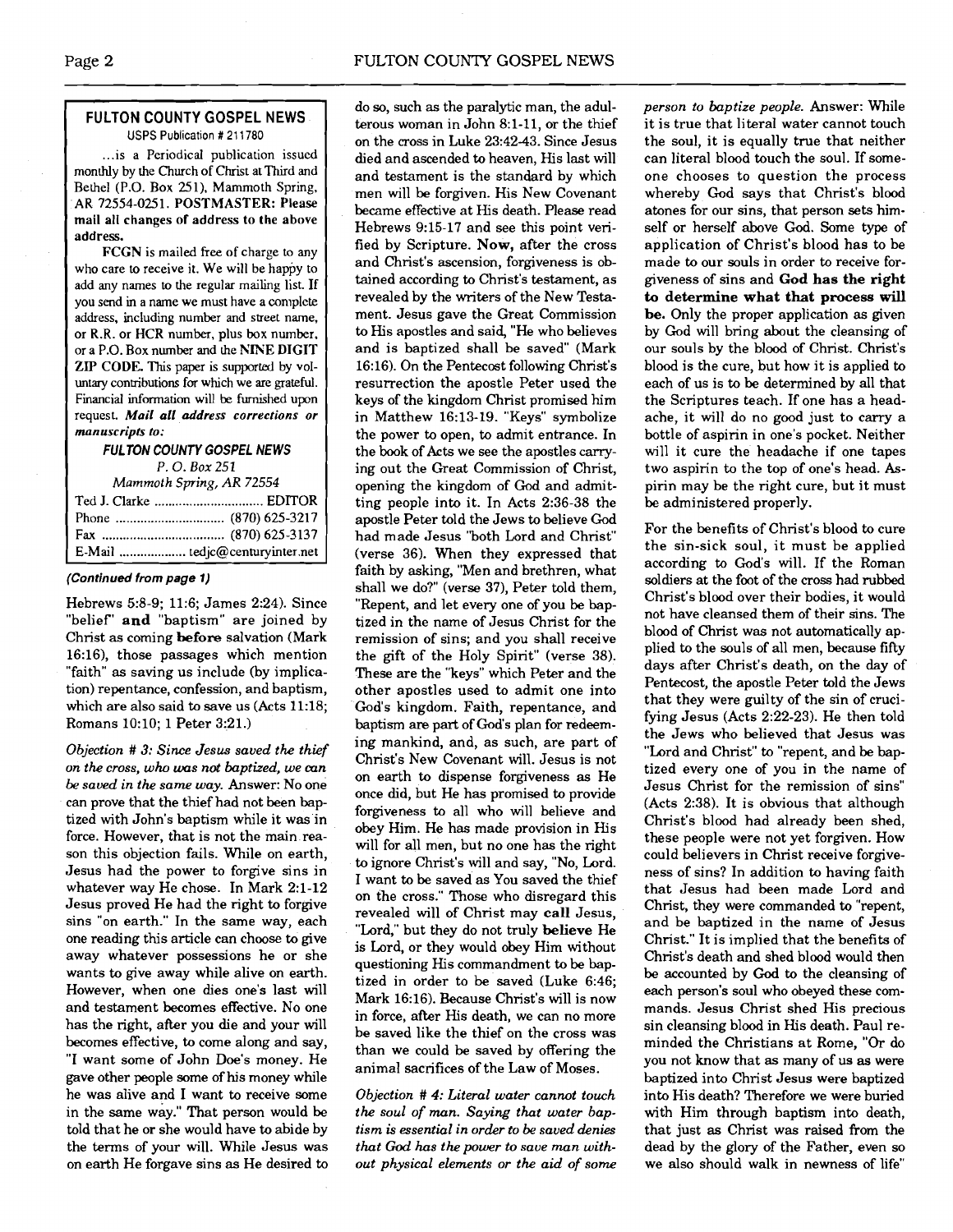(Romans 6:3-4). Jesus shed His blood in His death and we are "baptized into His death." Since we are "raised [from that baptism] to walk in newness of life," it must be obvious that our sins were "washed away" in that baptism into Christ's death (cf. Acts 22:16).

No one can properly deny that Christ's blood is what redeems us from our sins. The question is when God says this redemption occurs. Note the following: (1) Christ's blood is what was "shed.. .for the remission of sins" (Matthew 26:28), but Acts 238 shows that after believers "repent [and are] baptized' is when God grants us "remission of sins" through Christ's blood. (2) Hebrews 9:14 **(ASV)**  says that the "blood of Christ" is what "cleanses [one's] conscience from dead works to serve the living God," but 1 Peter 3:21 says that after water baptism is when we can have a "good conscience" toward **God."** (3) Revelation 1:6 says that Christ's "own blood" is what "washed us from our sins," but Acts 22:16 instructs us that the when of this event is after being baptized to "wash away thy sins."

#### **CONCLUSION**

There are several other objections to the teaching that water baptism is essential for salvation from sin. We will cover these next month, Lord willing. Meanwhile, it may be that you have believed some of the objections stated above. Please take your Bible and study carefully the answers given in Scripture to show that such objections are not truly valid. If we can assist you in further study we will be happy **to** do so, or contact the church of Christ nearest you.

# **A LOVE FOR 'THE ERRING**

#### by Tracy Dugger

To the Christian, who cares for his fellow brother or sister in Christ, who has a passion for one's soul, it is sometimes difficult to tell one when he is wrong. However, it frequently falls upon the child of **God** to point out and correct the sin or error in someone else's life (2 Timothy 4:2; Galatians 6:l; Matthew 7:5; James 5:19-20). It is not an enjoyable task, but it is an essential one.

To show others their transgression is evidence of our love for their souls. In 1 Corinthians 5, Paul in essence sends rebuke to two different parties. He obviously rebuked the incestuous fornicator, but also upbraided the church for their toleration of him. Later in 2 Corinthians. Paul explains his motivation in chastising them, *"For out of much affliction and anguish of heart I wrote to you, with many tears, not that you should begrieved, but that you might know the love which I have so abundantly for you"* (2:4, NKJV). From this passage, it is evident that the apostle did not enjoy having to reprove and rebuke them. However. because of his abundant love for them, he was compelled to bring their sin to the forefront.

As a result of our love for those who become unfaithful, we ought to be driven to restore them to their first love. Again, it is never easy! It wasn't easy for Paul! In 2 Corinthians 7:8, Paul explained his disposition: *"For even if I made you sorry with my letter, I* **do** *not regret it; though I did regret it. For I perceive that the same epistfe made you sorry, though only for a while"* (NKJV). Paul is not speaking out of both sides of his mouth when he here says, **'7 I** *not regret it; though I did regret it."* He is using the term "regret" in two different senses. Paul had many tearful regrets about sending a letter which exposed the immoral activity of a man and the lack of love of an entire church it burdened his heart deeply. However, in another sense, he did not regret his action. His desire was to produce godly sorrow which would lead them to repent (2 Corinthians 7:9-10).

It is never a joy to see someone in sin, but it is a great joy to see sinners repent. Let us endeavor to be the kind of mature Christian Paul was - **Hate** the sin, love the sinner! Expose the sin in genuine love for the soul of the sinner. The inspired words of James are fitting at this point: *"Brethren, if anyone among you wanders from the truth, and someone turns him back, let him know that he who turns a sinner from the error of his way will save a soul from death and cover a multitude of sins* (James 519-20, NKJV).

1519 Miller Street, Malvern, **AR** 72104 (501) 332-8513

*Don't think you can ignore the Lord in this life and He will give you a crown in the life to come.* 

*When you find a man who shows evidence of walking with the Lord, you will do well to join him.* 

*God is not looking for a few shares in our life, but controlling interest. Nothing else will please Him -or us.* 

# **SPEAKING 'THE TRUTH IN LOVE**

#### by Chuck Pearson

Most people do not *like* to be offensive! For the most part, we are reluctant to say and do things which might hurt people's feelings or alienate them. This is perfectly understandable. We don't like to be offended ourselves! Most of us would be happy if confrontation were unnecessary and completely avoidable!

Unfortunately, this is not the case. As Christians, we have an obligation to speak "the truth in love" (Eph. 4:15), to "earnestly contend for the faith" (Jude 3). and proclaim "all the counsel of God" (Acts 20:27) to a world which *needs* to hear and obey the gospel! Reproving the world of its darkness is not easy at times. It's even harder when your own brother in Christ needs to be rebuked for his error. But reprove and rebuke we *mwt!* To do any less would be shirking our **God***authorized duty* as faithful followers of Christ (Eph. 5:ll; 2 Tim. 4:2; Jude 23)!

We're often timid about offering rebuke and correction to the world and our own brethren on account of Matthew 7:12 (the Golden Rule). Jesus says: "Therefore all things whatsoever ye would that men should do to you, do ye even so to them." Does this *really* say that we shouldn't rebuke someone because we wouldn't want them to rebuke us? I don't know about you, but if I was walking in darkness and living in error, I would *hope and expect*  that someone would say something to me! Jesus *never* said that we can't judge anybody! He warned us, however, "for with what judgment ye judge, ye shall be judged" (Matt. 7:2). If we are living righteously, and observing God's commandments, we have every right and obligation to judge righteously, and by God's standards (i.e. the Bible). It is when we judge as *hypocrites* (see Matt. 7:3-5). and by our *own* standards that we sin (cf. John 7:24).

Brethren, why are we hesitant to confront and oppose error? Are we afraid of being persecuted for Christ's sake (Matt. 5:lO-12)? Perhaps we are uncertain that what we have is *really* the truth and therefore authoritative (John 8:32).

The implications of this "wishy-washy" attitude to standing up for the truth is quite frightening when you think about it! If we are not actively engaging our worldly neighbors and brethren with the hard, sincere truth of the gospel, what